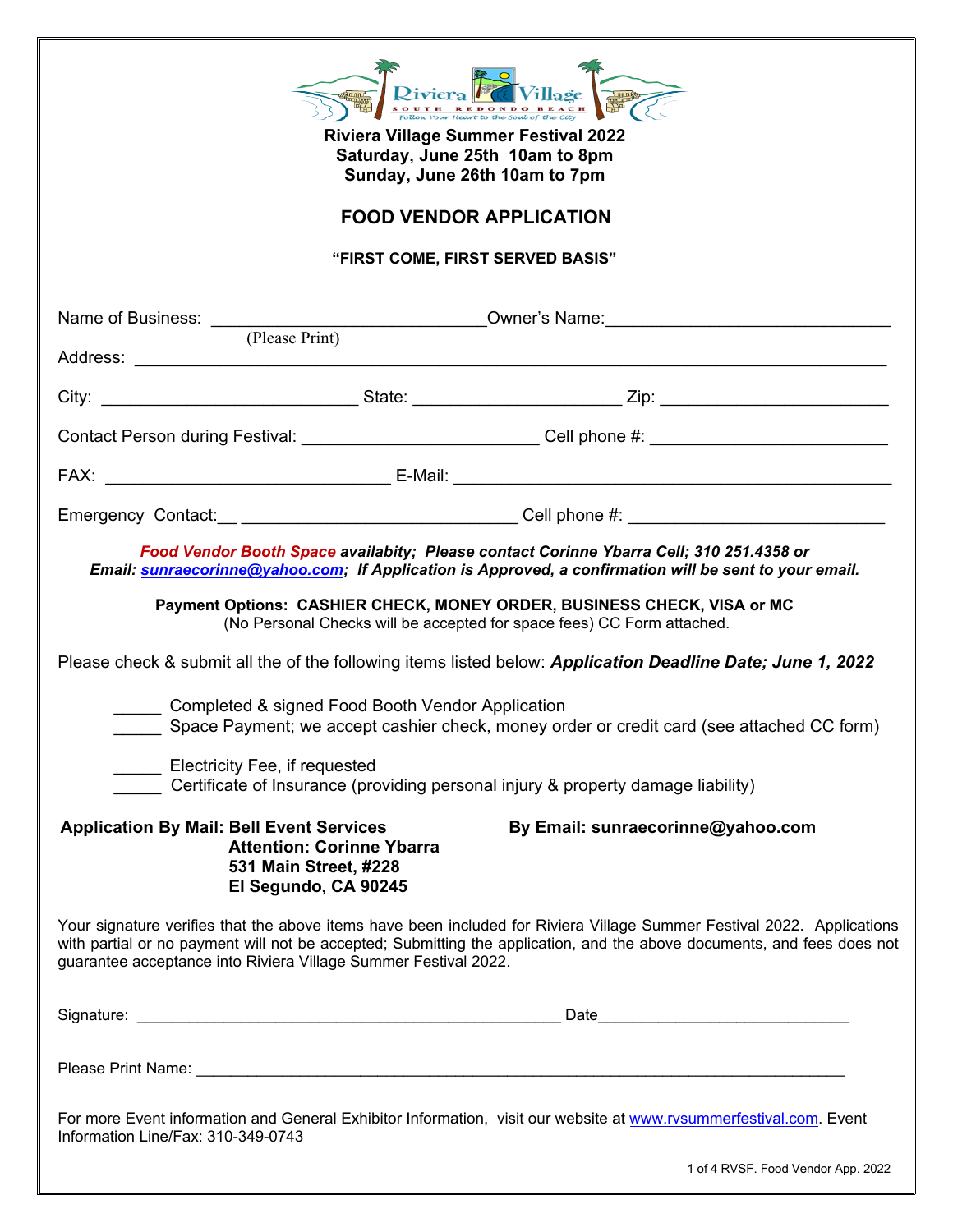## **Riviera Village Summer Festival 2022**

#### **FOOD VENDOR APPLICATION**

| <b>ITEMS</b>                              | <b>QUANITY</b> | COST                  |
|-------------------------------------------|----------------|-----------------------|
| 10' X 20' Booth Space                     |                | \$950.00              |
| 10' X 15' Booth Space                     |                | \$850.00              |
| 10' X 10' Booth Space (CARTs)             |                | Please call for quote |
| Electricity of 110/20 Amps                |                | \$70.00               |
| Additional Plug-In of 110 Volts/20 Amps   |                | \$25.00               |
| Electricity of 220 Volts/30 Amps          |                | \$110.00              |
| Electricity of 220 Volts/50 Amps          |                | \$120.00              |
| Additional Rentals available upon request |                |                       |
| <b>TOTAL QUANITY &amp; FEES</b>           |                | \$                    |

#### *\*Applications with partial or no payment will not be accepted Application Deadline Date; June 1, 2022. Late Fee \$50.00 after June 1, 2022.*

**I HAVE PROVIDED PROOF OF LIABILITY INSURANCE WITH THIS APPLICATION** 

Please provide a Certificate of Insurance providing personal injury and property damage liability insurance with a minimum coverage of \$1 Million combined single limit coverage. The certificate must name the following business / organization and their officers, employees and agents as additional insured; **Bell Event Services, The Riviera Village Association, The City of Redondo Beach, their Officers, Agents and employees; 531 Main Street, #228 El Segundo, CA 90245.**

Signature:\_\_\_\_\_\_\_\_\_\_\_\_\_\_\_\_\_\_\_\_\_\_\_\_\_\_\_\_\_\_\_\_\_\_\_\_\_\_\_\_\_\_ Date: \_\_\_\_\_\_\_\_\_\_\_\_\_\_\_\_\_\_\_\_\_\_\_\_\_\_\_\_\_\_\_\_

In submitting this Application, I agree to abide by the rules and conditions governing Riviera Village Summer Festival as stated in the enclosed, and hereby declare that all the items to be sold are listed below.

## **PLEASE INCLUDE COMPLETE MENU**

**\_\_\_\_\_\_\_\_\_\_\_\_\_\_\_\_\_\_\_\_\_\_\_\_\_\_\_\_\_\_\_\_\_\_\_\_\_\_\_\_\_\_\_\_\_\_\_\_\_\_\_\_\_\_\_\_\_\_\_\_\_\_\_\_\_\_\_\_\_\_\_\_\_\_\_\_\_\_\_\_\_\_\_\_\_\_\_\_\_\_\_\_\_\_\_\_**

**\_\_\_\_\_\_\_\_\_\_\_\_\_\_\_\_\_\_\_\_\_\_\_\_\_\_\_\_\_\_\_\_\_\_\_\_\_\_\_\_\_\_\_\_\_\_\_\_\_\_\_\_\_\_\_\_\_\_\_\_\_\_\_\_\_\_\_\_\_\_\_\_\_\_\_\_\_\_\_\_\_\_\_\_\_\_\_\_\_\_\_\_\_\_\_\_**

**\_\_\_\_\_\_\_\_\_\_\_\_\_\_\_\_\_\_\_\_\_\_\_\_\_\_\_\_\_\_\_\_\_\_\_\_\_\_\_\_\_\_\_\_\_\_\_\_\_\_\_\_\_\_\_\_\_\_\_\_\_\_\_\_\_\_\_\_\_\_\_\_\_\_\_\_\_\_\_\_\_\_\_\_\_\_\_\_\_\_\_\_\_\_\_\_**

**\_\_\_\_\_\_\_\_\_\_\_\_\_\_\_\_\_\_\_\_\_\_\_\_\_\_\_\_\_\_\_\_\_\_\_\_\_\_\_\_\_\_\_\_\_\_\_\_\_\_\_\_\_\_\_\_\_\_\_\_\_\_\_\_\_\_\_\_\_\_\_\_\_\_\_\_\_\_\_\_\_\_\_\_\_\_\_\_\_\_\_\_\_\_\_\_**

**\_\_\_\_\_\_\_\_\_\_\_\_\_\_\_\_\_\_\_\_\_\_\_\_\_\_\_\_\_\_\_\_\_\_\_\_\_\_\_\_\_\_\_\_\_\_\_\_\_\_\_\_\_\_\_\_\_\_\_\_\_\_\_\_\_\_\_\_\_\_\_\_\_\_\_\_\_\_\_\_\_\_\_\_\_\_\_\_\_\_\_\_\_\_\_\_**

NOTE: You will not be allowed to sell food items that are not pre-approved in above menu. Festival Staff will be monitoring food booths throughout the event. If you are found selling unapproved food items you will be fined \$50.00 per food item, food item will be removed immediately from your menu.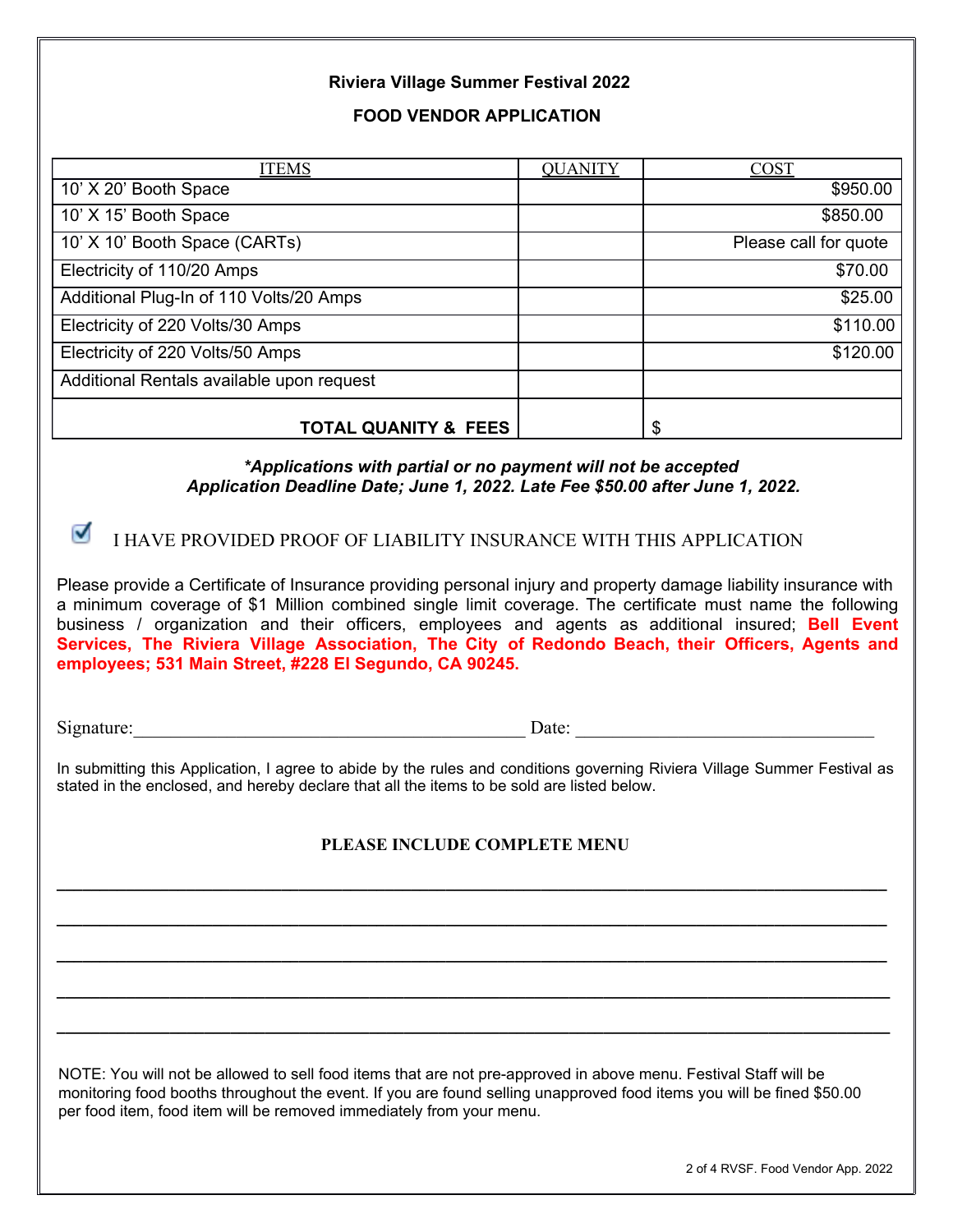## **Riviera Village Summer Festival 2022 TERMS AND CONDITIONS**

- 1. All Food Vendors are required to remain open for sales during all show hours, no exceptions.
- 2. Only pre-approved items may be sold. No last minute additions without approval.
- 3. Riviera Village Association member restaurants or food merchants will only be allowed to sell items regularly offered for sale in their establishment. No exceptions.
- 4. The Food Vendor or organization that has applied for the space must staff booth. Please include Names/ phone number on application.
- 5. Participants are responsible for Set-Up, Clean-Up, and Security of their own space.
- 6. All Food Vendors MUST comply with Los Angeles County Health Department regulations; Open Food MUST have booth with (4) wals (2) front windows (16"x16" minimum).
- 7. A valid Health Department Permit must be display prominently in windshield. The Health Department strictly enforces this rule.
- 8. All Food booths must have a hand wash set up including hand soap or disinfectant, paper towels, and water container with bucket for gray water.
- 9. Proof of liability insurance is required for participation in the Riviera Village Summer Festival 2022. Please include proof with this application. NO INSURANCE, NO ADMITTANCE.
- 10.Participants MUST comply with all Fire Codes and have a minimum of (1) 2A10BC CERTIFIED FIRE EXTINGUISHER in Unit, per Redondo Beach Fire Department.
- 11.SPACES WILL BE ASSIGNED UPON ARRIVAL. PLEASE DO NOT REMOVE YOUR SPACE INDICATOR TAPE OR CHANGE NAME ON TAPE. NO EXCEPTIONS without permission of the Bell Event Services staff.
- 12.Alcoholic Beverages are prohibited in booths, trucks and attractions. Consumption of alcohol before or during the show hours by food vendor, participants and all staff members is prohibited.
- 13.No drug or alcohol related items to be sold or brought onto the Riviera Village premises. There is a zero tolerance for this condition. A violation of this condition will result in immediate removal from the show and NO refund will be given.
- 14.No dogs or pets of any kind are allowed in food area.
- 15.Locate bbq grills or approved outdoor cooking equipment adjacent to the food booth with a barrier to prevent public asscess. (www.publichealth.lacounty.gov/eh. (3104.7 California Fire Code of Regulaitons Title 9)
- 16.REFUND POLICY: No refunds due to bad weather, terrorism, or acts of God. Refunds will be made ONLY if a written request is received three weeks prior to the event. A cancellation fee of \$100 will be deducted from all refund checks.

Signature: etc. and the set of the set of the set of the set of the set of the set of the set of the set of the set of the set of the set of the set of the set of the set of the set of the set of the set of the set of the

*YOUR SIGNATURE INDICATES THAT YOU HAVE READ AND UNDERSTAND ALL THE TERMS AND CONDITIONS OF THIS APPLICATION LISTED ABOVE.* 

*3 of 4 RVSF. Food Vendor App. 2022*